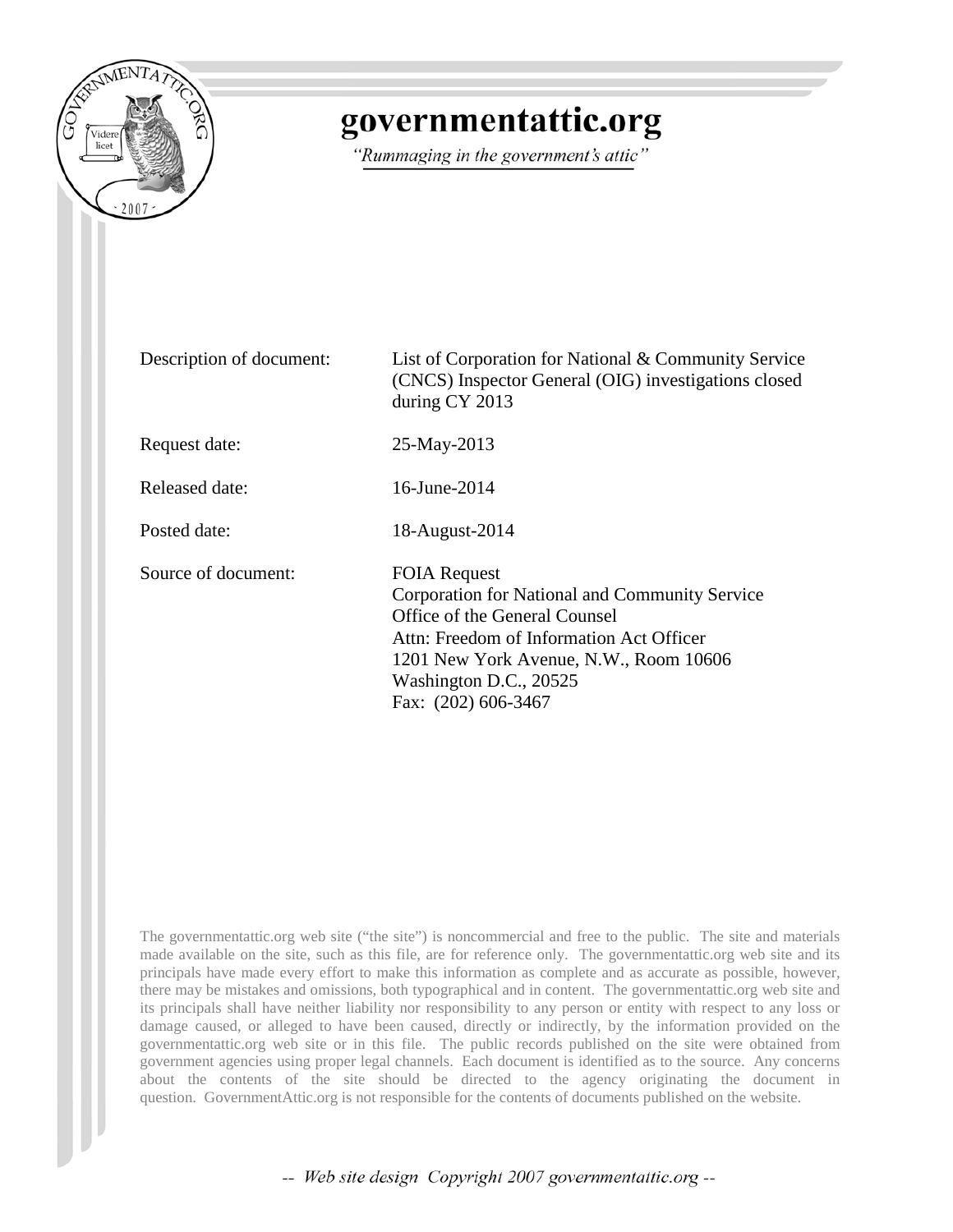

June 16, 2014

This responds to your May 25, 2013, Freedom of Information Request for "the list of investigations closed during calendar year 2013." Please find enclosed a record from this office responsive to this request.

If you have any questions regarding this response, feel free to contact me at (202) 606- 9365.

Very truly yours,

With Mulley<br>Vincent A. Mulloy<br>Counsel to the Inspector General

Enclosure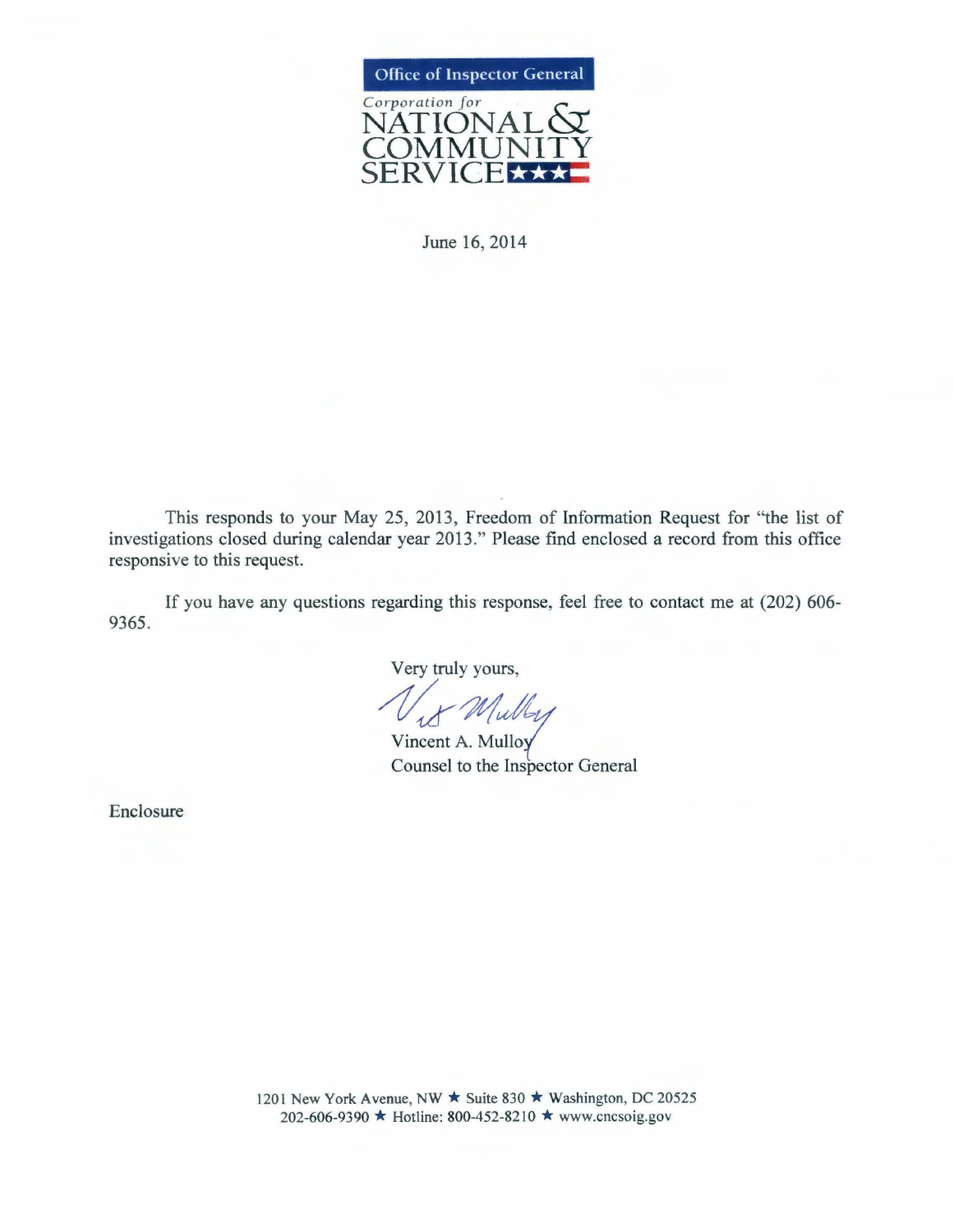| <b>Case Number</b> | Date Opened | <b>Date Closed</b> | <b>Case Name</b>                                                           |
|--------------------|-------------|--------------------|----------------------------------------------------------------------------|
| 2010-016           | 2/17/10     |                    | 5/23/13 Municipality of Caguas Community Development - VISTA Service Hours |
| 2010-023           | 4/21/10     |                    | 8/9/13 ACES - Fraudulent Service Payments                                  |
| 2010-038           | 8/23/10     |                    | 5/29/13 American Samoa Commission - Misuse of Grant Funds                  |
| 2012-005           | 10/14/11    |                    | 8/22/13 Philmont Nonprofit Development Center - Misuse of Members          |
| 2012-022           | 7/3/12      |                    | 7/1/13 United Way of Jefferson County - Misuse of Grant Funds              |
| 2013-003           | 10/4/12     |                    | 3/28/13 Yazoo - Misuse of Grant Funds                                      |
| 2013-004           | 10/11/12    |                    | 9/30/13 Metzmaker (Michigan Commission Employee) - Theft                   |
| 2013-005           | 10/11/12    |                    | 6/25/13 Michigan Commission - Impeding a Federal Audit                     |
| 2013-006           | 10/11/12    |                    | 4/22/13 Violation of Anti-Fraud Policy                                     |
| 2013-007           | 10/19/12    |                    | 2/13/13 Pueblo of Isleta - (ACM) False Time Sheets                         |
| 2013-008           | 10/19/12    |                    | 1/14/13 Violation of Corporation Policy                                    |
| 2013-010           | 10/23/12    |                    | 1/11/13 SCP - False Time Sheets Senior Corps                               |
| 2013-011           | 11/7/12     |                    | 1/14/13 Misuse of Government Credit Card - Perry Point                     |
| 2013-012           | 11/8/12     |                    | 4/29/13 Administrative - EEO                                               |
| 2013-016           | 11/29/12    |                    | 6/24/13 NCCC Vicksburg - Misuse of Vehicle                                 |
| 2013-018           | 12/4/12     |                    | 8/5/13 Garland County Council on Aging - Misuse of Grant Funds             |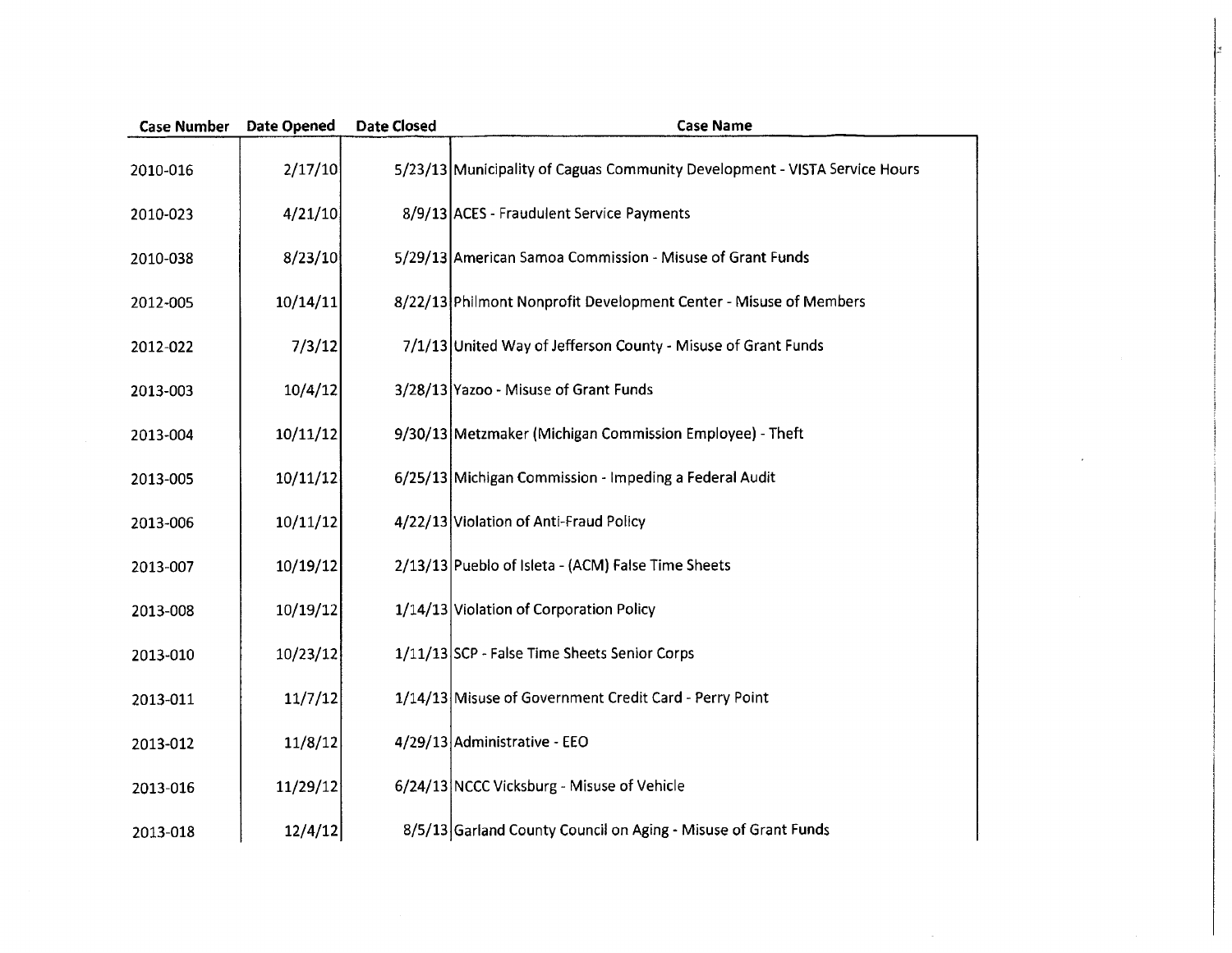| 2013-019 | 12/5/12  | 3/14/13 Theft GSA Vehicle - NCCC Vicksburg                      |
|----------|----------|-----------------------------------------------------------------|
| 2013-020 | 12/20/12 | 5/20/13 Atlantic Human Resource - Misuse of Grant Funds         |
| 2013-021 | 1/3/13   | 1/9/13 Debarment Evaluation                                     |
| 2013-022 | 1/9/13   | 4/1/13 Reach Me, Teach Me - Disallowed Program Costs            |
| 2013-023 | 1/11/13  | 4/1/13 Administrative - Time Sheets                             |
| 2013-024 | 1/15/13  | 7/3/13 Alaska Community Service - Misuse of Grant Funds         |
| 2013-025 | 2/19/13  | 6/26/13 Calument Public Schools (ACM)- Disallowed Service Hours |
| 2013-026 | 3/21/13  | 6/18/13 YouthBuild Waukegan - Questionable Service Hours        |
| 2013-027 | 4/10/13  | 6/18/13 Administrative - Prohibited Employment                  |
| 2013-028 | 5/9/13   | 5/23/13 VISTA Child Care Fraud                                  |
| 2013-030 | 6/3/13   | 6/17/13 Theft of Treasury Check                                 |
| 2013-031 | 6/4/14   | 11/6/13 WestCare Florida - Disallowed Service Hours             |
| 2013-032 | 6/6/13   | 6/18/13 Congressional - NCCC Vicksburg Member Termination       |
| 2013-033 | 6/11/13  | 11/20/13 Target Analysis File - Purchase Card Review            |
| 2013-034 | 6/10/13  | 11/26/13 Target Analysis File - Travel Card Review              |
| 2013-036 | 6/28/13  | 12/20/13 WestCare - Nevada - Disallowed Service Hours           |
| 2013-040 | 7/16/13  | 8/6/13 Congressional - Member Termination                       |

 $\sim 80$ 

 $\mathcal{L}(\mathcal{A})$  and  $\mathcal{L}(\mathcal{A})$  are the set of the set of the set of the set of the set of  $\mathcal{L}(\mathcal{A})$ 

1-

l

 $\mathcal{A}_{\mathcal{A}}$ 

 $\sim 100$